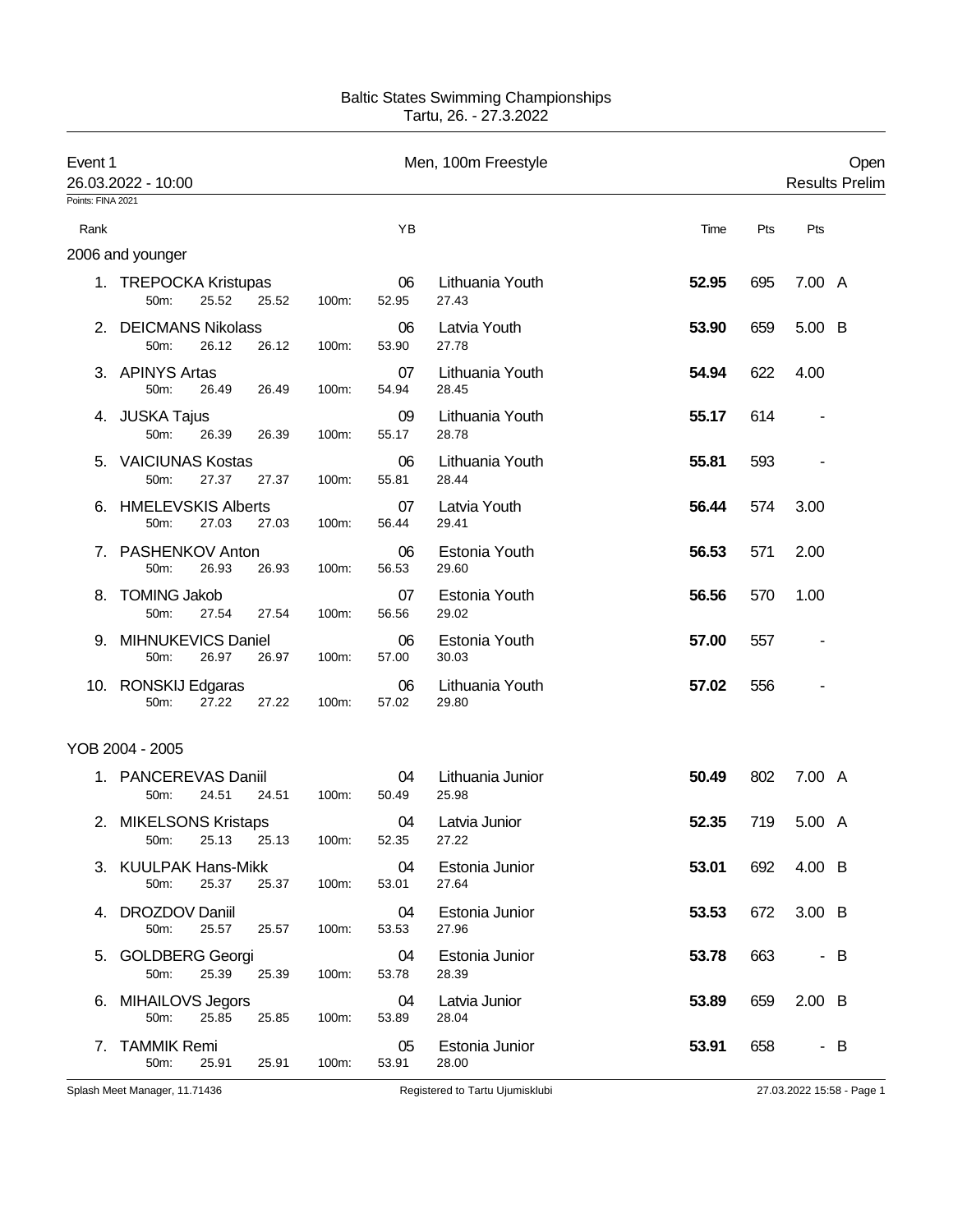| Rank |                                             |       |       | ΥB          |                           | Time  | Pts | Pts                      |     |
|------|---------------------------------------------|-------|-------|-------------|---------------------------|-------|-----|--------------------------|-----|
|      | 8. KAIRYS Matas<br>50m:<br>25.89            | 25.89 | 100m: | 05<br>53.95 | Lithuania Junior<br>28.06 | 53.95 | 657 | $1.00\quad B$            |     |
|      | 9. IVANOV Nikita<br>50m:<br>26.03           | 26.03 | 100m: | 05<br>54.16 | Estonia Junior<br>28.13   | 54.16 | 649 |                          | - B |
|      | 10. PETRAGO Deniss<br>25.98<br>50m:         | 25.98 | 100m: | 04<br>54.33 | Latvia Junior<br>28.35    | 54.33 | 643 |                          | - R |
|      | 11. VOOL Mattias<br>50m:<br>26.29           | 26.29 | 100m: | 05<br>54.46 | Estonia Junior<br>28.17   | 54.46 | 639 |                          | - R |
|      | 12. ORAV Patrick<br>50m:<br>26.18           | 26.18 | 100m: | 04<br>54.91 | Estonia Junior<br>28.73   | 54.91 | 623 |                          |     |
|      | 13. ANJA Erik<br>50 <sub>m</sub> :<br>26.24 | 26.24 | 100m: | 04<br>54.93 | Estonia Junior<br>28.69   | 54.93 | 622 |                          |     |
|      | 14. TIEDE Kai Robert<br>50m:<br>26.29       | 26.29 | 100m: | 04<br>54.98 | Estonia Junior<br>28.69   | 54.98 | 621 |                          |     |
|      | 15. GUTMANIS Roberts<br>50m:<br>26.33       | 26.33 | 100m: | 04<br>55.18 | Latvia Junior<br>28.85    | 55.18 | 614 |                          |     |
|      | 16. LIIV Armin<br>50m:<br>26.81             | 26.81 | 100m: | 04<br>55.76 | Estonia Junior<br>28.95   | 55.76 | 595 |                          |     |
|      | 17. STERLIKOV Deniss<br>50m:<br>26.50       | 26.50 | 100m: | 05<br>55.79 | Estonia Junior<br>29.29   | 55.79 | 594 | $\overline{\phantom{a}}$ |     |
|      | 18. VAINIKK Raido<br>50m:<br>26.97          | 26.97 | 100m: | 05<br>56.43 | Estonia Junior<br>29.46   | 56.43 | 574 |                          |     |
|      | 19. PENT Mihkel<br>50m:<br>26.78            | 26.78 | 100m: | 05<br>56.87 | Estonia Junior<br>30.09   | 56.87 | 561 |                          |     |
|      | 20. SAHPAZOV Artjom<br>50m:<br>26.93        | 26.93 | 100m: | 04<br>57.05 | Estonia Junior<br>30.12   | 57.05 | 555 |                          |     |
|      | 21. VILLEMS Glen Marcus<br>50m:<br>26.43    | 26.43 | 100m: | 04<br>57.19 | Estonia Junior<br>30.76   | 57.19 | 551 |                          |     |
|      | 22. SERGEJEV Nikita<br>50m:<br>27.05        | 27.05 | 100m: | 05<br>57.26 | Estonia Junior<br>30.21   | 57.26 | 549 |                          |     |
|      | 23. SOORM Aleksandr<br>50m:<br>26.92        | 26.92 | 100m: | 05<br>57.29 | Estonia Junior<br>30.37   | 57.29 | 548 |                          |     |
|      | 24. LILL Robin<br>50m:<br>27.06             | 27.06 | 100m: | 05<br>57.50 | Estonia Junior<br>30.44   | 57.50 | 542 |                          |     |
| 25.  | <b>GABALIS Jonas</b><br>50m:<br>28.31       | 28.31 | 100m: | 05<br>58.60 | Lithuania Junior<br>30.29 | 58.60 | 512 |                          |     |
|      | <b>PRANS Sten-Artti</b><br>50m:<br>27.64    | 27.64 | 100m: | 05<br>58.60 | Estonia Junior<br>30.96   | 58.60 | 512 | $\blacksquare$           |     |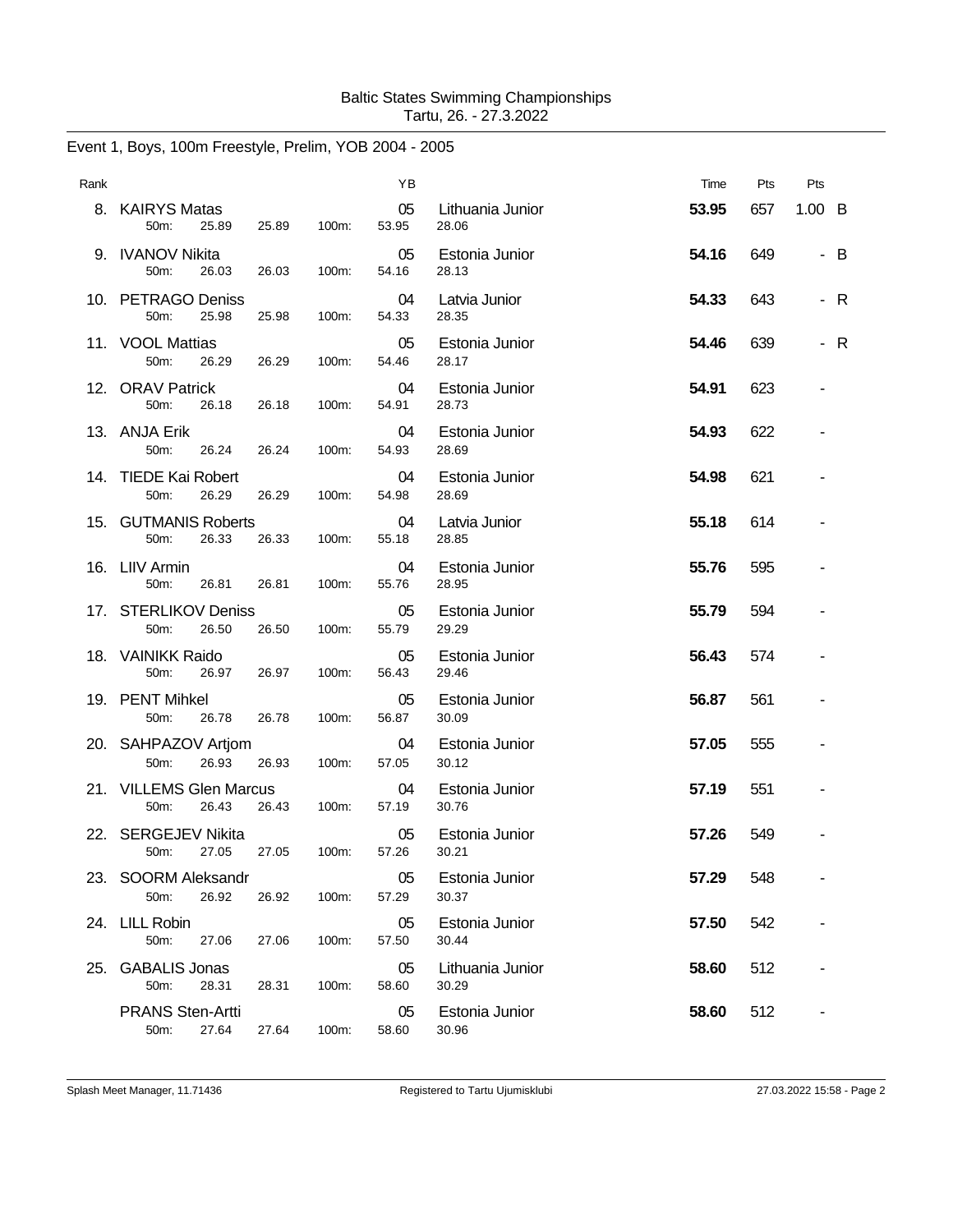## Baltic States Swimming Championships Tartu, 26. - 27.3.2022

|      | Event 1, Boys, 100m Freestyle, Prelim, YOB 2004 - 2005 |       |       |                 |                           |       |     |                          |                |
|------|--------------------------------------------------------|-------|-------|-----------------|---------------------------|-------|-----|--------------------------|----------------|
| Rank |                                                        |       |       | YB              |                           | Time  | Pts | Pts                      |                |
|      | 27. AROLD Kaspar<br>50m:<br>27.71                      | 27.71 | 100m: | 05<br>59.22     | Estonia Junior<br>31.51   | 59.22 | 497 |                          |                |
| Open |                                                        |       |       |                 |                           |       |     |                          |                |
| 1.   | PANCEREVAS Daniil<br>24.51<br>50m:                     | 24.51 | 100m: | 04<br>50.49     | Lithuania Junior<br>25.98 | 50.49 | 802 | 7.00 A                   |                |
|      | 2. AHTIAINEN Alex<br>50m:<br>24.57                     | 24.57 | 100m: | 01<br>51.82     | Estonia Open<br>27.25     | 51.82 | 741 |                          | A              |
|      | 3. BACKULIS Julius<br>50m:<br>25.17                    | 25.17 | 100m: | $00\,$<br>51.83 | Lithuania Open<br>26.66   | 51.83 | 741 | $\overline{\phantom{0}}$ | A              |
|      | 4. ZAITSEV Daniel<br>50m:<br>25.08                     | 25.08 | 100m: | 97<br>51.88     | Estonia Open<br>26.80     | 51.88 | 739 | ٠                        | A              |
| 5.   | <b>MIKELSONS Kristaps</b><br>25.13<br>50m:             | 25.13 | 100m: | 04<br>52.35     | Latvia Junior<br>27.22    | 52.35 | 719 | 5.00 A                   |                |
| 6.   | <b>LIHHATS Erik</b><br>50m:<br>25.00                   | 25.00 | 100m: | 03<br>52.48     | Estonia Open<br>27.48     | 52.48 | 714 |                          | A              |
| 7.   | <b>BOICOVS Jevgenijs</b><br>50m:<br>25.05              | 25.05 | 100m: | 97<br>52.63     | Latvia Open<br>27.58      | 52.63 | 708 |                          | A              |
| 8.   | <b>TREPOCKA Kristupas</b><br>50m:<br>25.52             | 25.52 | 100m: | 06<br>52.95     | Lithuania Youth<br>27.43  | 52.95 | 695 | 7.00 A                   |                |
|      | 9. KUULPAK Hans-Mikk<br>50m:<br>25.37                  | 25.37 | 100m: | 04<br>53.01     | Estonia Junior<br>27.64   | 53.01 | 692 | 4.00 B                   |                |
|      | 10. DROZDOV Daniil<br>50m:<br>25.57                    | 25.57 | 100m: | 04<br>53.53     | Estonia Junior<br>27.96   | 53.53 | 672 | $3.00\quad B$            |                |
|      | 11. GOLDBERG Georgi<br>25.39<br>50m:                   | 25.39 | 100m: | 04<br>53.78     | Estonia Junior<br>28.39   | 53.78 | 663 | $\overline{\phantom{m}}$ | $\overline{B}$ |
|      | 12. MIHAILOVS Jegors<br>50m:<br>25.85                  | 25.85 | 100m: | 04<br>53.89     | Latvia Junior<br>28.04    | 53.89 | 659 | $2.00\quad B$            |                |
|      | 13. DEICMANS Nikolass<br>26.12<br>50m:                 | 26.12 | 100m: | 06<br>53.90     | Latvia Youth<br>27.78     | 53.90 | 659 | 5.00 B                   |                |
|      | 14. TAMMIK Remi<br>50m:<br>25.91                       | 25.91 | 100m: | 05<br>53.91     | Estonia Junior<br>28.00   | 53.91 | 658 |                          | - B            |
|      | 15. KAIRYS Matas<br>50m:<br>25.89                      | 25.89 | 100m: | 05<br>53.95     | Lithuania Junior<br>28.06 | 53.95 | 657 | $1.00\quad B$            |                |
|      | 16. IVANOV Nikita<br>50m:<br>26.03                     | 26.03 | 100m: | 05<br>54.16     | Estonia Junior<br>28.13   | 54.16 | 649 |                          | - B            |
|      | 17. PETRAGO Deniss<br>50m:<br>25.98                    | 25.98 | 100m: | 04<br>54.33     | Latvia Junior<br>28.35    | 54.33 | 643 |                          | - R            |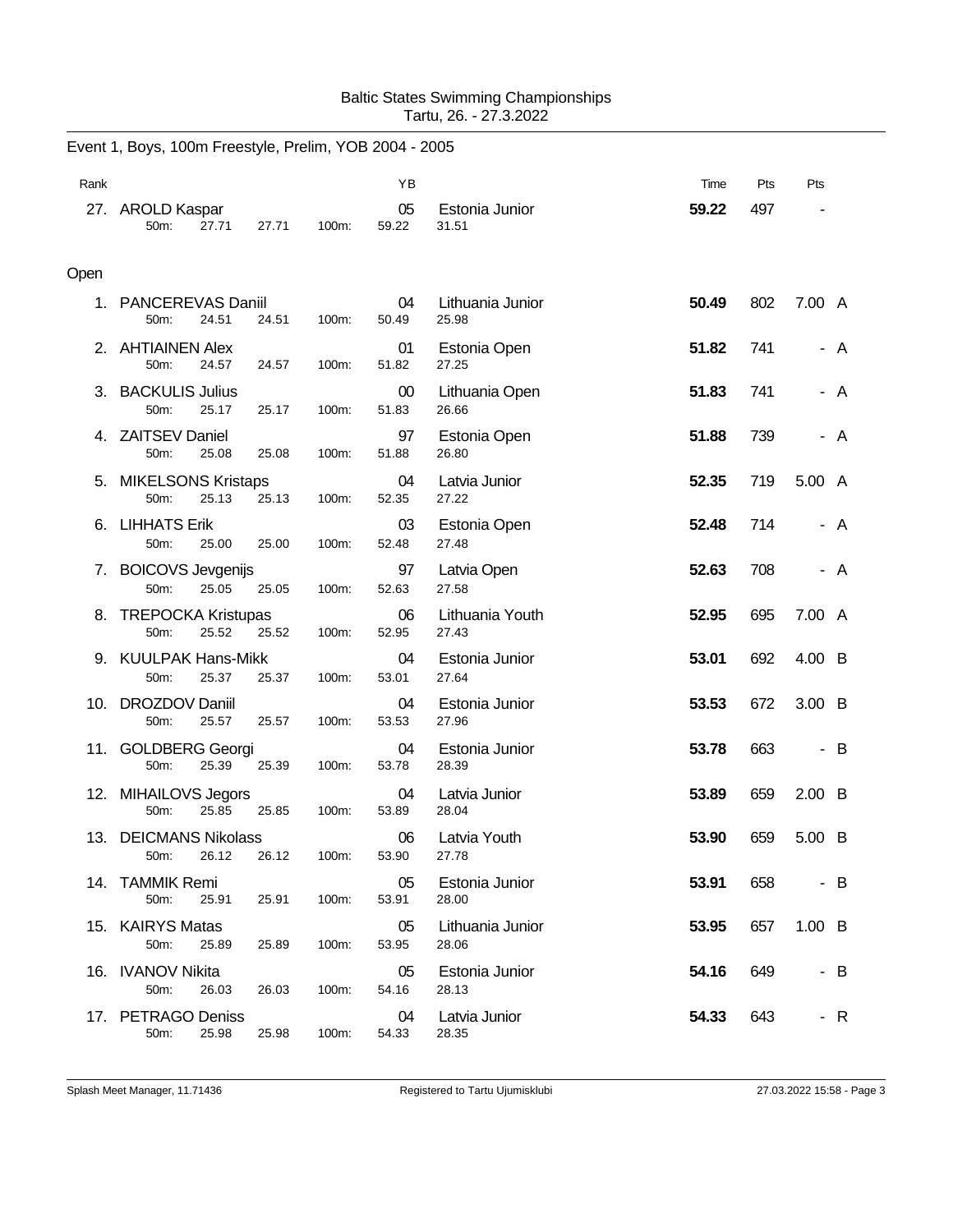## Event 1, Men, 100m Freestyle, Prelim, Open

| Rank |                                         |       |       | YB              |                          | Time  | Pts | Pts               |
|------|-----------------------------------------|-------|-------|-----------------|--------------------------|-------|-----|-------------------|
|      | 18. VOOL Mattias<br>50m:<br>26.29       | 26.29 | 100m: | 05<br>54.46     | Estonia Junior<br>28.17  | 54.46 | 639 | $\mathsf{R}$<br>٠ |
|      | 19. VAINIKK Rando<br>50m:<br>26.11      | 26.11 | 100m: | $00\,$<br>54.64 | Estonia Open<br>28.53    | 54.64 | 632 | ٠                 |
|      | 20. SKIRUTIS Nojus<br>50m:<br>26.42     | 26.42 | 100m: | 03<br>54.72     | Lithuania Open<br>28.30  | 54.72 | 630 |                   |
|      | 21. SOVTSA Mark<br>50m:<br>26.19        | 26.19 | 100m: | 01<br>54.81     | Estonia Open<br>28.62    | 54.81 | 626 |                   |
|      | 22. ORAV Patrick<br>50m:<br>26.18       | 26.18 | 100m: | 04<br>54.91     | Estonia Junior<br>28.73  | 54.91 | 623 |                   |
|      | 23. ANJA Erik<br>50m:<br>26.24          | 26.24 | 100m: | 04<br>54.93     | Estonia Junior<br>28.69  | 54.93 | 622 |                   |
|      | 24. APINYS Artas<br>50m:<br>26.49       | 26.49 | 100m: | 07<br>54.94     | Lithuania Youth<br>28.45 | 54.94 | 622 | 4.00              |
|      | 25. TIEDE Kai Robert<br>50m:<br>26.29   | 26.29 | 100m: | 04<br>54.98     | Estonia Junior<br>28.69  | 54.98 | 621 |                   |
|      | 26. JUSKA Tajus<br>50m:<br>26.39        | 26.39 | 100m: | 09<br>55.17     | Lithuania Youth<br>28.78 | 55.17 | 614 |                   |
|      | 27. GUTMANIS Roberts<br>50m:<br>26.33   | 26.33 | 100m: | 04<br>55.18     | Latvia Junior<br>28.85   | 55.18 | 614 | -                 |
|      | 28. ZIDKOVS Sergejs<br>25.77<br>50m:    | 25.77 | 100m: | 02<br>55.34     | Latvia Open<br>29.57     | 55.34 | 609 |                   |
|      | 29. BEDITSKI Aleksandr<br>50m:<br>25.98 | 25.98 | 100m: | 02<br>55.56     | Estonia Open<br>29.58    | 55.56 | 601 |                   |
|      | 30. LIIV Armin<br>50m:<br>26.81         | 26.81 | 100m: | 04<br>55.76     | Estonia Junior<br>28.95  | 55.76 | 595 |                   |
|      | 31. STERLIKOV Deniss<br>50m:<br>26.50   | 26.50 | 100m: | 05<br>55.79     | Estonia Junior<br>29.29  | 55.79 | 594 |                   |
|      | 32. VAICIUNAS Kostas<br>27.37<br>50m:   | 27.37 | 100m: | 06<br>55.81     | Lithuania Youth<br>28.44 | 55.81 | 593 |                   |
|      | 33. VAINIKK Raido<br>50m:<br>26.97      | 26.97 | 100m: | 05<br>56.43     | Estonia Junior<br>29.46  | 56.43 | 574 |                   |
|      | 34. HMELEVSKIS Alberts<br>27.03<br>50m: | 27.03 | 100m: | 07<br>56.44     | Latvia Youth<br>29.41    | 56.44 | 574 | 3.00              |
|      | 35. PASHENKOV Anton<br>50m:<br>26.93    | 26.93 | 100m: | 06<br>56.53     | Estonia Youth<br>29.60   | 56.53 | 571 | 2.00              |
|      | 36. TOMING Jakob<br>50m:<br>27.54       | 27.54 | 100m: | 07<br>56.56     | Estonia Youth<br>29.02   | 56.56 | 570 | 1.00              |